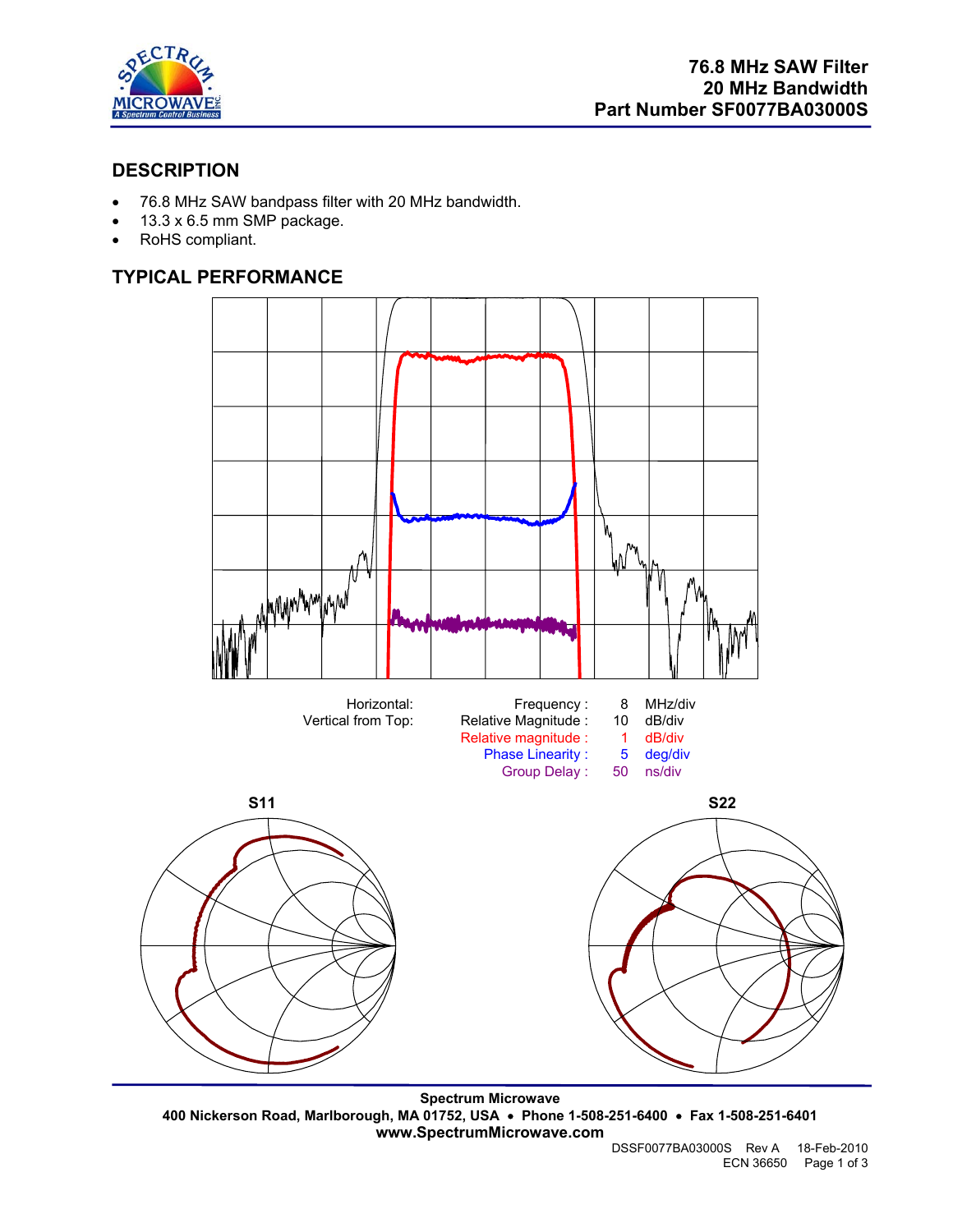

## **SPECIFICATION**

| <b>Parameter</b>                                        | <b>Min</b> | <b>Typ</b> | <b>Max</b> | <b>Units</b>    |
|---------------------------------------------------------|------------|------------|------------|-----------------|
| Center Frequency (Fc)                                   |            | 76.80      |            | MHz             |
| Insertion Loss at Fc                                    |            | 16.2       | 20         | dB              |
| Lower 1 dB Frequency                                    |            | 63.5       | 66.8       | <b>MHz</b>      |
| Upper 1 dB Frequency                                    | 86.8       | 89.3       |            | <b>MHz</b>      |
| Amplitude Ripple <sup>2</sup>                           |            | 0.3        | 1.0        | $dB$ p-p        |
| Amplitude Ripple in any 3.84 MHz Band <sup>2</sup>      |            | 0.2        | 0.6        | dB p-p          |
| Phase Linearity                                         |            | 1.3        | 5          | deg p-p         |
| Group Delay Variation <sup>2</sup>                      |            | 20         | 100        | ns p-p          |
| Group Delay Variation in any 3.84 MHz Band <sup>2</sup> |            | 20         | 70         | ns p-p          |
| <b>Absolute Delay</b>                                   |            | 1.0        | 1.2        | μs              |
| Rejection (5 to 7 MHz) <sup>2</sup>                     | 40         | 49         |            | dB              |
| Rejection (7 to 26 MHz) $^2$                            | 45         | 53         |            | dB              |
| Rejection (35 to 57 MHz) <sup>2</sup>                   | 40         | 50         |            | dB              |
| Rejection (97 to 118 MHz) <sup>2</sup>                  | 40         | 45         |            | dB              |
| Rejection (128 to 149 MHz) <sup>2</sup>                 | 45         | 50         |            | dB              |
| Source and Load Impedance                               |            | 50         |            | Ω               |
| <b>Ambient Temperature</b>                              |            | 25         |            | $\rm ^{\circ}C$ |

Notes: 1. Average of lower and upper 3 dB band edge frequencies.

- 2. Evaluated over 66.8 to 86.8 MHz.
- 3. Specification is met over operating temperature range.

### **MAXIMUM RATINGS**

| <b>Parameter</b>                   |     | vax |        |
|------------------------------------|-----|-----|--------|
| Storage Temperature Range          | -40 | 85  |        |
| <b>Operating Temperature Range</b> | -40 | 85  | $\sim$ |
| Input Power Level                  |     | 10  | dBm    |

# **MATCHING CIRCUIT**



Notes:

1. Recommend the use of  $<sup>+</sup>/-2%$  tolerance components.</sup>

2. Component values shown are for guidance only and may change depending on board layout.

**Spectrum Microwave 400 Nickerson Road, Marlborough, MA 01752, USA** • **Phone 1-508-251-6400** • **Fax 1-508-251-6401 www.SpectrumMicrowave.com**